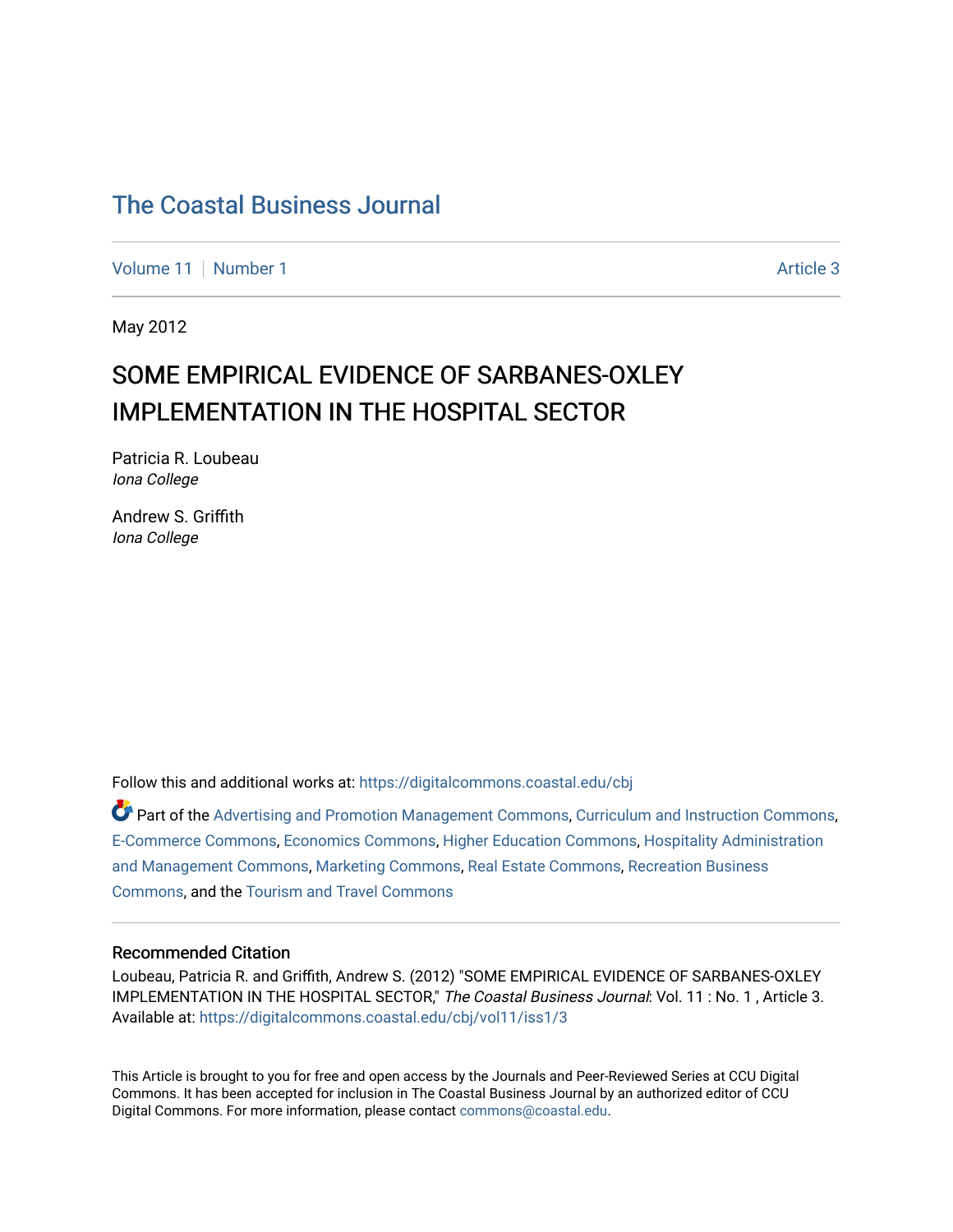

#### **SOME EMPIRICAL EVIDENCE OF SARBANES-OXLEY IMPLEMENTATION IN THE HOSPITAL SECTOR**

Patricia R. Loubeau, Iona College Andrew S. Griffith, Iona College

#### **ABSTRACT**

 In the eight years since the American Competitiveness and Corporate Accountability Act of 2002, or the Sarbanes-Oxley Act (SOX) was passed to regulate corporate oversight of for-profit entities, many nonprofit firms: including hospitals and health systems have adopted SOX provisions as best practices even though in most states they are not legally bound to comply with these regulations. Public scrutiny, pressure from bond agencies and insurers, and a desire to adopt best practices are moving hospitals in the direction of adopting SOX practices. Based on a survey of a representative sample of hospitals in New York State, this exploratory study specifically examined whether acute care short-term hospitals are adopting select provisions of Sarbanes Oxley regulation. The majority of sample hospitals have whistleblower policies, codes of conduct or ethics and separate audit committees; however only a third received recommendations from auditors for adjustments.

#### **INTRODUCTION**

 Largely because of Enron, Congress enacted the American Competitiveness and Corporate Accountability Act of 2002, or the Sarbanes-Oxley Act (SOX) to regulate corporate oversight of for-profit entities (Wiehl, 2004). SOX required strict and significant reporting obligations on the CEOs and CFOs of publicly traded companies as well as whistleblower protection provisions (Porter, 2003; Shillam, 2004; Wiehl, 2004). These restrictions were intended to limit the ability of senior officers to claim ignorance of accounting irregularities and internal control problems of their companies (Shillam, 2004; Wiehl, 2004). Financial irregularities have been disclosed in companies like Tyco, World Com, and, of course, Enron (Bolton, Scheinkman, & Xiong, 2005; Wiehl, 2004). Numerous articles have been written in major newspapers around the country claiming inadequate provision of charity care, aggressive billing and collection practices that violate their charity obligations, and excessive compensation of executives. Some of these concerns have been evidenced by issues with Quorum Health Resources, Hospital Corporation of America (HCA), Health South, and Allegheny Health, Education, and Research Foundation (AHERF), the largest health care bankruptcy in the nation (Bolton, et al., 2005; Porter, 2003; Wiehl, 2004).

 This increased level of heightened scrutiny on the role of the board and corporate governance and the improved transparency and integrity of financial statements has not been lost on the not-for-profit hospital sector (Styles & Koprowski, 2008; Vermeer, Raghunandan, & Forgione, 2006; Wiehl, 2004). Hospitals in New York State that do not have public equity are not required to comply with the principles of SOX. However, many boards of not-for-profit hospitals have taken notice and are, at the very least, investigating what is involved in order to become compliant (Shillam, 2004; Wiehl, 2004).

 Some hospitals have adopted SOX policies as best practices even though they are not legally bound to comply with most of its regulations (Griffith, 2009). Similarly, some bond rating agencies, particularly Fitch,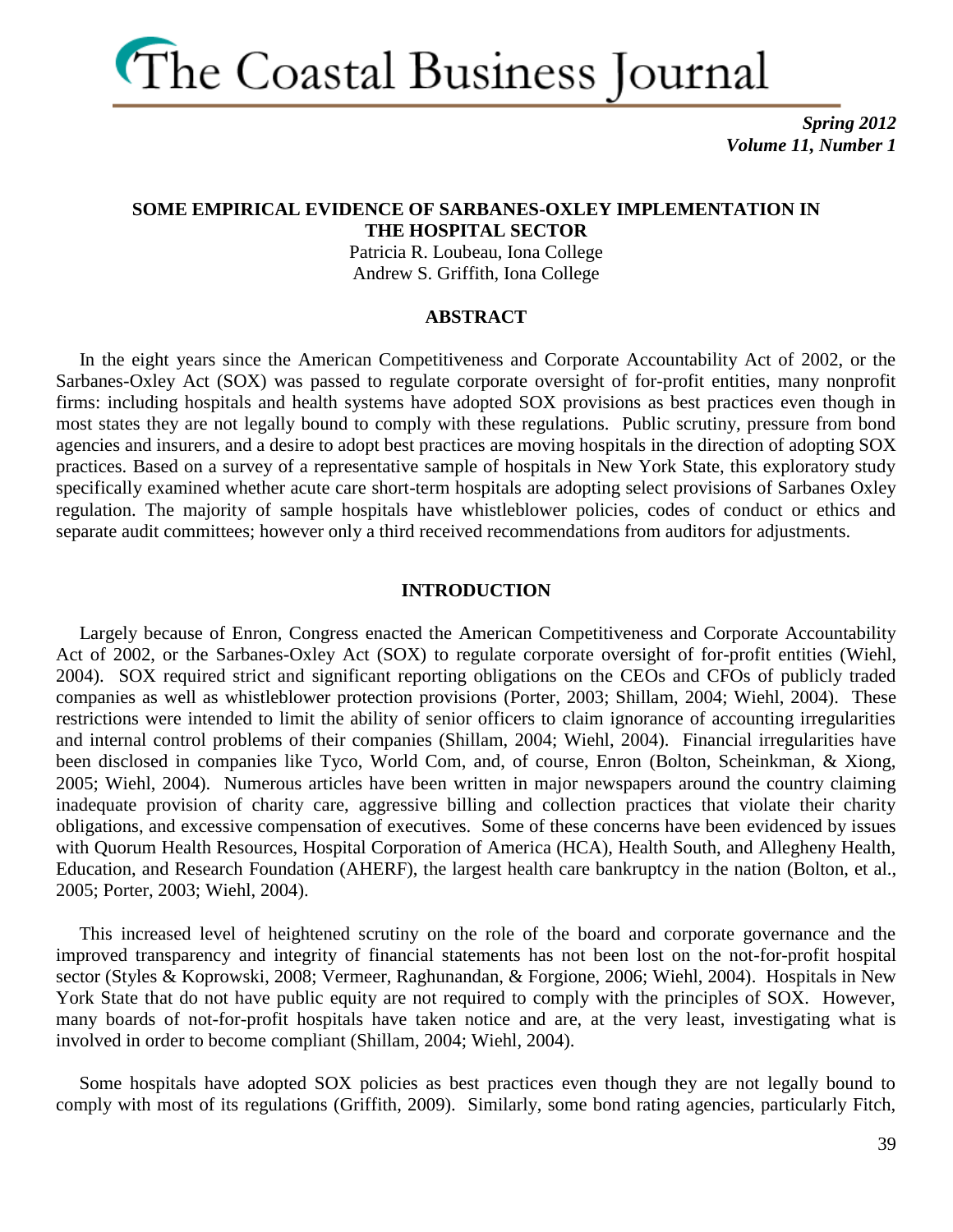*Spring 2012 Volume 11, Number 1*

now include a section on governance in their evaluation of debt ratings. In fact, Fitch published a report in 2005 endorsing the idea that not-for-profit hospitals and health systems completely adopt the financial oversight and governance standards of SOX (Barr, 2005). Many organizations have declined to take the steps required for voluntary compliance due to the cost and complexity of the law (Vermeer, et al., 2006).

 The University of Pittsburgh Medical Center (UPMC), a 19 hospital system in Western Pennsylvania was the first not-for-profit hospital system in the nation to be fully compliant with the strict reporting and internal control requirements of the Sarbanes-Oxley Act of 2002 (Becker, 2006). Other hospitals such as St Vincent Health and Clarian Health Partners in Indianapolis, Indiana have implemented parts of the act (Murphy, 2006).

 In light of these changes in corporate accounting, this paper presents the results of an exploratory study that identifies the status of the implementation of SOX provisions in acute care hospitals in New York State.

#### **LITERATURE REVIEW**

 Edwards, Kusel, and Oxner (2003) conducted an analysis of surveys administered in 1996 and 2002 to internal auditors of hospitals. The purpose of their research was to compare the roles of those within the hospital industry to the roles of those outside of the industry. A secondary purpose was to study the evolution of the internal auditor's role within the industry. They concluded that the current focus of internal auditor functions is more operational than financial or compliance-oriented and that salaries within the industry tend to be higher than those outside of the industry.

 George (2005) discussed the role of audit committees within publicly traded firms. Primarily, this discussion centers on the requirements of Sarbanes-Oxley and the studies executed by the Government Accountability Office (GAO). He advocates independence for audit committees in order to create or maintain an organizational culture of accountability. A significant part of the accountability and independence components involve examining the quality of communication with the audit committee.

 It is well known that the hospital industry almost uniformly suffers from financial insecurities. As such, there is some controversy and concern about the necessity for implementing certain SOX requirements. This is confirmed by a study by Waldman, Smith, Hood, and Pappelbaum (2006). They conducted a survey of CEOs within the healthcare system to explore the CEOs' concerns about the future. The respondents stated that they believe the limited resources available to the hospitals are insufficient to provide all of the necessary services to the patients. Furthermore, they maintain that these resources are being diverted and squandered to address regulatory requirements that often create contradictions within the requirements due to lack of uniform national health policy.

 The burden created by government regulations on hospitals is supported by Vermeer, et al (2006). In 2004, they conducted a broad survey of non-profit audit committees with the intention of creating a baseline for future research and also providing policy makers with feedback on the need for additional SOX style regulations within the non-profit sector. They found that many non-profit firms do not have independent audit committees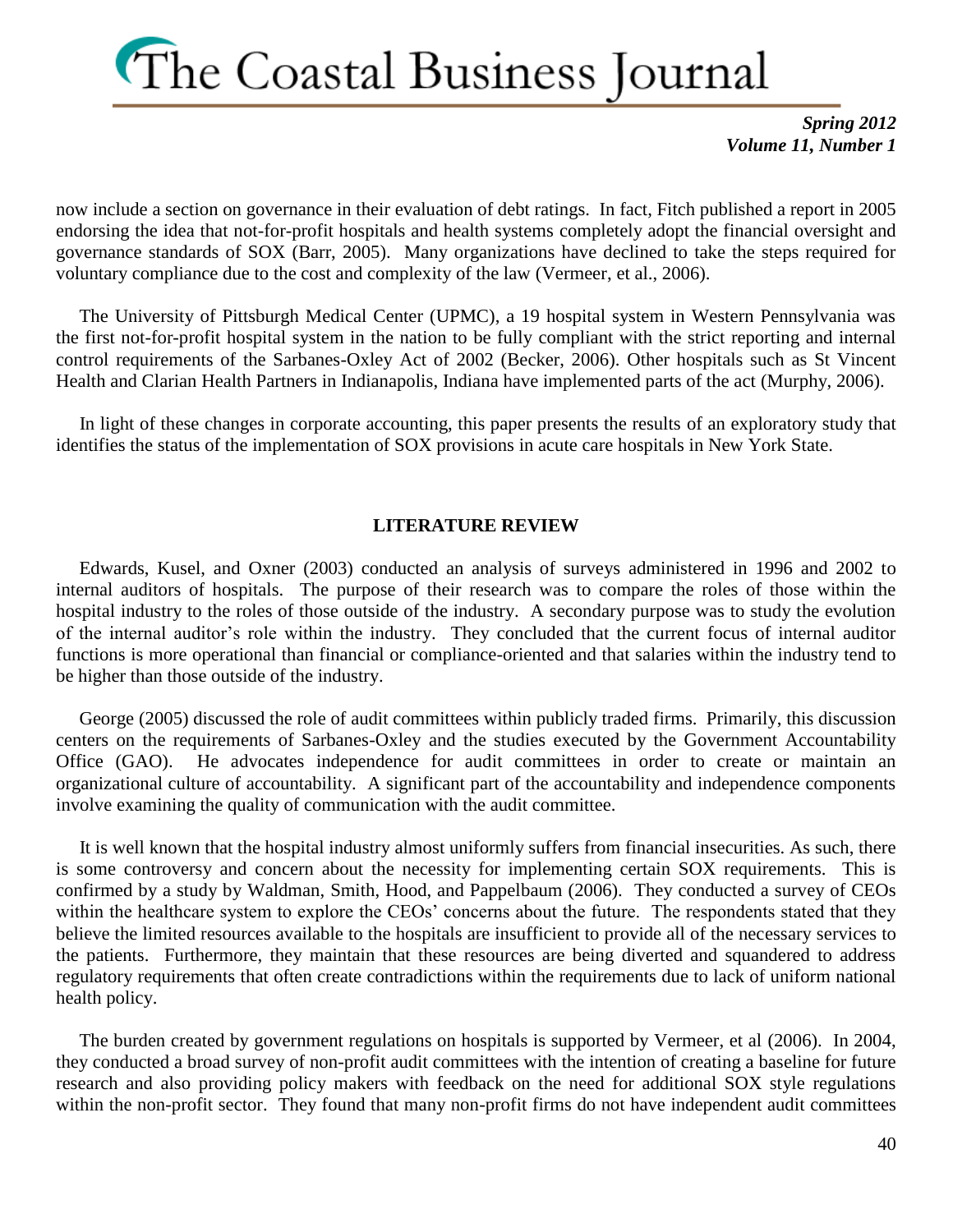*Spring 2012 Volume 11, Number 1*

despite evidence that the independence complements other monitoring mechanisms. This lack of independence is attributed to a lack of resources and, possibly, a lack of a firm-level perception of possible benefits derived from such independence.

 Academics, regulators, and others have been calling for increased financial transparency within the healthcare sector. Styles and Koprowski (2008) examined financial transparency within the top 100 most wired hospitals realizing that any financial transparency found would most likely overstate the industry's true state. They found that hospitals are reluctant to utilize the Internet as a tool to address the financial transparency issue. They attributed part of this reluctance to the increased costs associated with improved financial transparency by providing reports useful to the stakeholders. Specifically, they cited the Medicare Cost Report and IRS Form 990 reporting methods as two examples of required accounting reports that yield little useful information to the stakeholders within a hospital's community.

 O'Neil and Cutting (2005) conducted a case study to determine best practices related to SOX compliance within medical centers. They found that the keys to success include: board and management acceptance, advisory consultations with the internal auditor, independence of internal audit function, and certification of financial statements by the CEO and CFO.

 Others have advocated the adherence to SOX regulation in the hospital sector. Giniat and Saporito (2007) add to George's (2005) discussion by illustrating how voluntary compliance with SOX contributes to the success of healthcare firms within the non-profit sector. Specifically, they maintain that SOX compliance "allows greater creativity and flexibility" (p. 68) because it plays a more significant role within the Enterprise Risk Management (ERM) process of the firm.

 The literature heralds the direction of the industry with respect to compliance. Public attention is now swinging in the direction toward greater scrutiny of not-for-profit hospitals. Grunewald (2008) and Royo and Nash (2008) believe that compliance with SOX provisions within the non-profit sector will become more common as many benefits of SOX compliance are realized within the sector. They attribute this to the focused application within the legislation. This will result in an increased level of integrity and trust in the non-profit governance process for those firms that elect to adopt the SOX provisions and the related doctrines.

 Griffith (2009) examined several qualitative aspects of 34 U.S. community hospitals that are located in nine states. He found the recipients of the Malcolm Baldrige National Quality Award operate differently than those that focus on a tradition. Evidence was found of each recipient's practices to broadly communicate its mission, establish and support its learning cultures, implement "universal measurement and benchmarking" (p. 57) practices, and ensure "systematic process improvement" (p. 57). The acceptance and implementation of SOX provisions within each of the organizations is one of several reasons cited for each recipient's superior performance.

 The purpose of this study is to explore the adoption of SOX regulation in the not for profit sector in New York state. More broadly, the present research forms a base for analyzing the differences between the hospital who adopts provisions and those who do not and serves as a baseline for further research in this specific financial sector.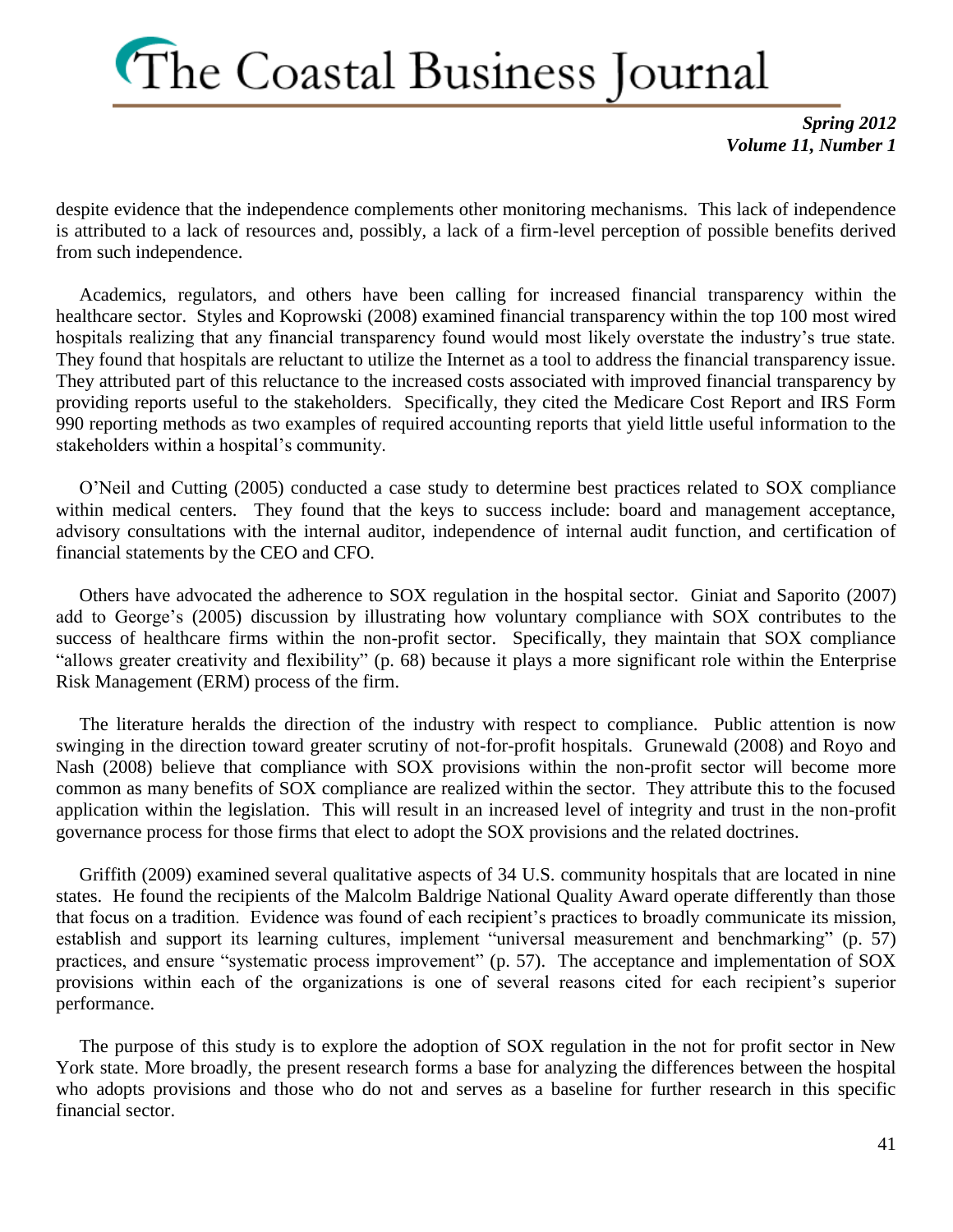

#### **METHODOLOGY**

#### **Survey Sample and Design**

 This is a study of the status of selected portions of SOX implementation in short term general hospitals operated in New York State in 2009. Data for this cross-sectional examination were obtained from a mail survey to hospital Chief Financial Officers (CFO's) in October 2009. Governmental and specialty hospitals were eliminated from the sample. The list of CFO's was obtained from the 2009 American Hospital Association Data Book. The survey was piloted with a small group of experts including a CFO, a Certified Public Accountant, and a Specialist in Corporate Governance and then revised to clarify questions.

#### **Sampling Methodology**

 A survey instrument containing questions about SOX compliance was developed and pretested. CFO's were asked to answer 6 questions on a yes/no scale. Demographic characteristics such as bed size were obtained from a secondary data source.

 Mailing labels were created for the New York state hospitals listed in the 2009 Edition of the American Hospital Association (AHA) Guide. Surveys with an explanatory cover letter were mailed to all CFO's. Respondents were to return the survey by mail and a prepaid envelope was included for convenience. One survey was returned as non-deliverable. Approximately one month after the survey was mailed, telephone calls were made to a random sample of non respondents in order to increase the response rate.

#### **Response Bias Analysis**

 Since this study examined New York State acute care short term hospitals, the question of whether the 42 responding hospitals were different from the remaining 143 non-respondent hospitals was addressed by comparing bed size. The average bed size for the responding hospitals was 290 beds as compared to 315 beds for the non-respondent hospitals. The variation is not significantly different, supporting the contention that the respondent and non-respondent hospitals are comparable.

#### **RESULTS**

 A total of 186 hospitals were identified as falling into the category of acute care, short term, nongovernmental hospitals in New York State and were surveyed in the fall of 2009. One survey was returned as being non-deliverable. Of the remaining 185 surveys, 42 completed surveys were returned for a 23% response rate. Table 1 provides a summary of the responses.

Table 1: Summary Statistics for Sample Hospitals in New York State

Compliance with Select Provisions of Sarbanes-Oxley 2002

|  | Juestion | $\gamma$ <sup>0</sup><br>$V \alpha c$<br>ັບ<br>- | $\frac{1}{2}$<br>- N.<br>⌒<br>◡ |
|--|----------|--------------------------------------------------|---------------------------------|
|--|----------|--------------------------------------------------|---------------------------------|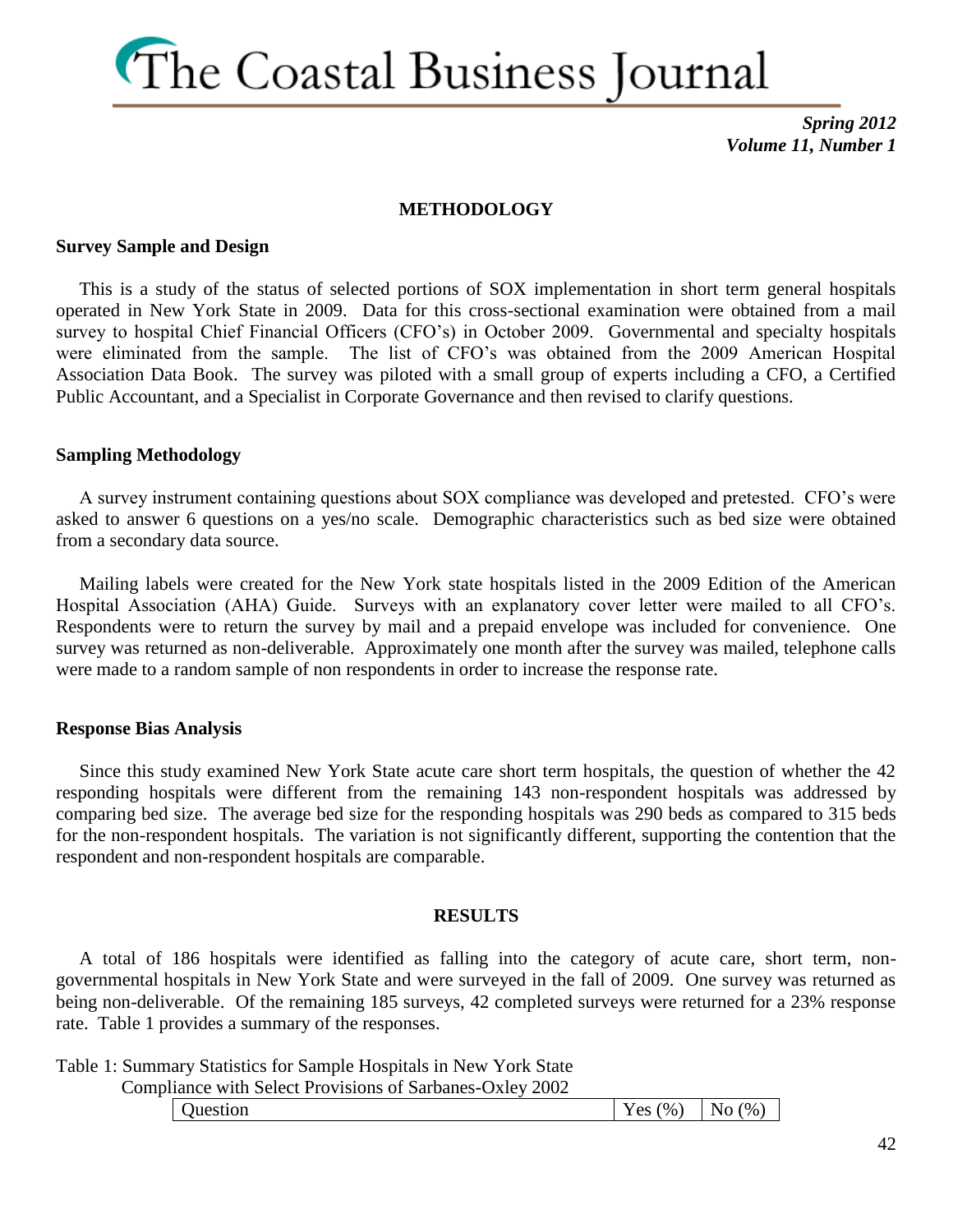

| 1. Does the board have a separate audit committee?  | 25(60) | 17(40) |
|-----------------------------------------------------|--------|--------|
| 2. Has the hospital adopted a code of conduct or a  | 34(81) | 8(19)  |
| code of ethics for the CEO and CFO?                 |        |        |
| 3. Does the institution have a whistleblower policy | 40(95) | 2(5)   |
| that allows for anonymous submission of             |        |        |
| complaints regarding accounting,<br>internal        |        |        |
| controls, and financial matters?                    |        |        |
| 4. Do the CEO and CFO certify the accuracy of the   | 22(52) | 20(48) |
| financial documents?                                |        |        |
| 5. Does the auditor routinely recommend             | 15(36) | 27(64) |
| adjustments?                                        |        |        |
| 6. Does the institution have any publicly traded    | 14(33) | 28(67) |
| equity or debt?                                     |        |        |

| p-value | 3.41234E-10 |
|---------|-------------|
| Df      |             |
| Chi-sa  | 52.96941176 |

#### **DISCUSSION**

 The chi-square test for summarized data was applied to the results of this survey. This indicated that the responses for these questions are statistically significant. A discussion related to the responses of each question follows.

 SOX mandates that for-profit firms establish independent audit committees and the related policies and practices that govern these committees. However, this does not currently apply to not-for-profit organizations (Herman, 2009; Iyer & Watkins, 2008). Vermeer, et al (2006) found that 75% of their sample of the largest 1000 non-profit firms have established an audit committee. They also concluded that universities and hospitals would be the most likely to establish audit committees. These two groups accounted for 76% of their respondents. In a similar study of more than 1400 non-federal hospitals, Culica and Prezio (2009) found 55% have standing audit committees. The results of our study indicate that 25 out of 42 hospitals (60%) in New York State have established audit committees.

 The audit committee has different responsibilities from the finance committee. It is generally agreed that the role of the audit committee is to assist the board in the selection of auditors, and to provide oversight for ensuring that audit reports are received, monitored, and disseminated appropriately. An important role for the audit committee is to ensure that independent oversight occurs. Since management is not considered independent from the organization, it is important to improve independence by having an audit committee whose members have opportunities to communicate directly with the auditors. Our study found that only 25 hospitals out of 42 or 60% of those surveyed had a separate audit committee. New York State does not currently require by law that nonprofits have an audit committee and only 15 or 36% of auditors recommend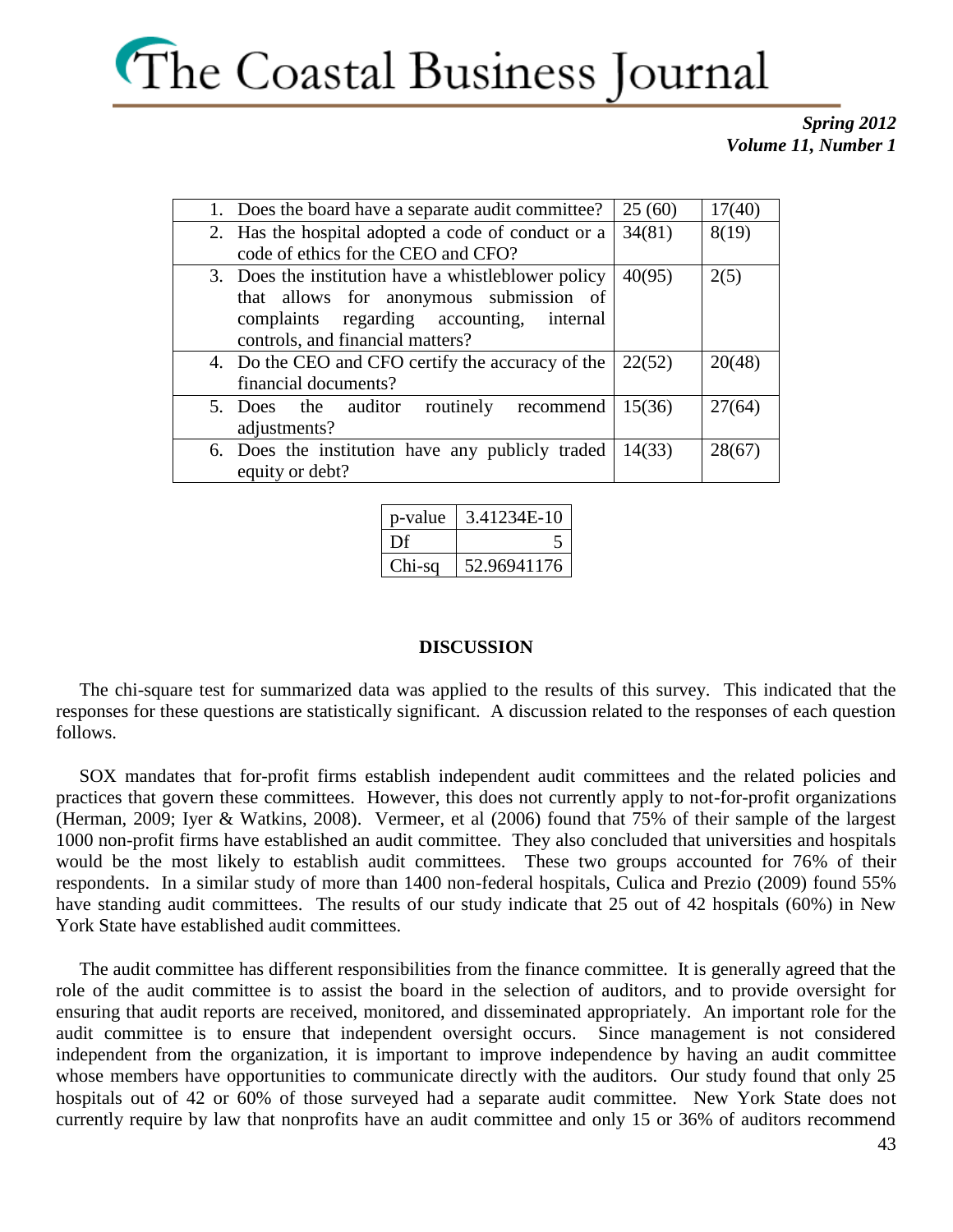*Spring 2012 Volume 11, Number 1*

routine adjustments. Forming such a committee now, before it becomes mandated, demonstrates the independence of the audit function, and sets a higher standard of board governance and public transparency. With shrinking public contributions and endowments, having an audit committee can influence skeptical donors as they decide where to pledge their charitable contributions. Further, independent audit committees would demand a higher level of assurance and would be less likely to dismiss their auditors following an unfavorable audit opinion.

 The establishment of a Code of Ethics or a Code of Conduct is another SOX provision that applies to forprofit firms but is not mandatory for not-for-profit organizations (Iyer & Watkins, 2008). Its relative importance relates to greater accountability for board members and managers. The results of our study indicate that 34 out of 42 hospitals (81%) have a Code of Ethics or a Code of Conduct in place. All nonprofit hospitals need to pay attention to ethical issues. Writing a code of ethics will help an organization think through the issues, reinforce their values, and offer opportunities to discuss hypothetical situations.

 A prudent and key defense against fraud in an organization is the availability of a means for employees and other constituents to anonymously report suspected wrongdoing. This practice should be open to not only employees but suppliers, patients and others. In fact, employee generated tips have been identified as a leading method for detecting fraud (Association of Certified Fraud Examiners, 2008). Whistleblower programs are required of not-for-profit organizations (Herman, 2009; Iyer & Watkins, 2008; Mattie & Ben-Chitrit, 2009). The results of our study confirm this as 40 out of 42 hospitals (95%) indicate that they have a whistleblower policy in place. This tool can be used by the audit committee and management to review any complaints received regarding internal accounting controls or auditing matters, and to track complaints received to an appropriate resolution.

 Another requirement of SOX that applies to for-profit firms and is not mandated for not-for-profit organizations is the certification of the financial statements by the CEO and the CFO. Narain (2009) argues that management's certifying the financial statements of a not-for-profit organization indicates the "importance top management attaches to understanding the nonprofits' financial condition" (p. 17). Yallapragada, Roe and Toma (2010) document that several states are pursuing legislation mandating the certification of financial statements by the CFO and CEO of the not-for-profit organization. The results of our study indicate that 22 out of 42 hospitals (52%) have the CFO and the CEO certify the accuracy of the financial documents. It is recommended that all CEO's and CFO's should sign off on all financial statements either formally or in practice.

 Gordon and Khumawala (1999) describe a high level of involvement with the financial statements by the auditor of a not-for-profit organization as a "comfort to current and prospective donors" (p. 54). They present a conceptual framework that describes the various influences on the decision-making factors that influence giving to not-for-profit organizations. The role played by the auditor has a potential to impact some donors' decisions. The results of our study indicate that 15 out of 42 hospitals (36%) have auditors that routinely recommend adjustments to the financial statements.

 Owens (2005) argues that credit ratings can be a proxy for a comparison of the financial performance between for-profit and not-for profit hospitals. As a result, many not-for-profit hospitals have linked the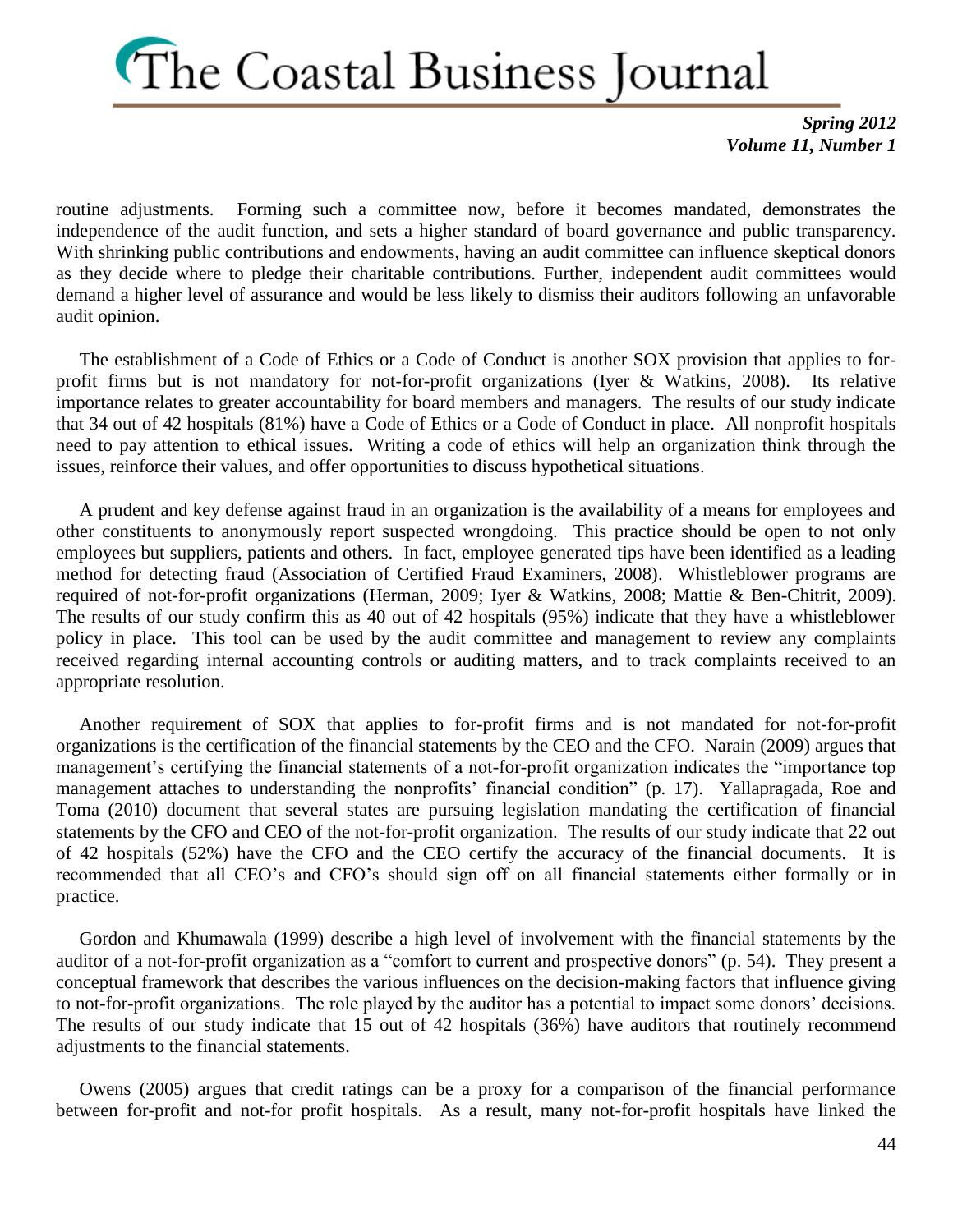

compensation of management to the financial performance of the firm (Owens, 2005). Cheh and Frank (2009) have documented that a firm's disclosure of internal control weaknesses has an impact on its credit rating. The results of our study indicate that 14 out 42 hospitals (33%) have some form of publicly traded debt or equity. The hospitals that have the publicly traded debt or equity are required by law in New York State to adopt the SOX provisions. Further studies should identify whether hospitals with publicly traded debt are compliant with SOX provisions.

#### **CONCLUSIONS**

 This paper explored the adoption of some of the Sarbanes-Oxley provisions by New York's acute care shortterm hospital sector. Compliance with the provisions in New York State is generally not mandated but is recommended as a best practice and is scrutinized by bond rating agencies when evaluating to ascertain a bond rating. Hospitals in New York State have made mixed progress in adopting these regulations. More than half of the hospitals in the state have a separate audit committee, a Code of Conduct or a Code of Ethics, a whistleblower program, and certification of the financial statements by the CFO and CEO. Several hospitals have not yet moved to adopt these SOX provisions. In particular, increased adoption of policies that require CEO/CFO certification of financial documents is recommended. Voluntary adoption of SOX provisions will strengthen governance through increased accountability and can lend significant credibility to a hospital's financial reporting. This is particularly important to hospitals whose constituents include investors, bond insurers, and credit enhancers. In an era of increased public scrutiny and corporate accountability, full compliance with these measures is recommended to improve transparency and to meet best practices for corporate governance. Additional research needs to be conducted to determine if the hospitals have a document retention and destruction policy that complies with the Sarbanes-Oxley Act of 2002 and reasons for not adopting its various provisions. The issue of cost-effectiveness in the hospital sector has been raised as a rationale for not adopting certain provisions. Further research on this area should also be considered.

#### **REFERENCES**

- Association of Certified Fraud Examiners. (2008). 2008 Report to the Nation on Occupational Fraud & Abuse. Austin: Association of Certified Fraud Examiners.
- Barr, P. (2005). Higher standards. *Modern Healthcare, 35*(33), 9-10.
- Becker, C. (2006). Transparent motives. *Modern Healthcare, 36*(30), 28-29.
- Bolton, P., Scheinkman, J., & Xiong, W. (2005). Pay for Short-Term Performance: Executive Compensation in Speculative Markets. *Journal of Corporation Law, 30*(4), 721-747. doi: 10.2139/ssrn.691142
- Cheh, J. J., & Frank, G. B. (2009). Bond ratings and the ephemeral effect of reporting internal control weaknesses. *Corporate Finance Review, 13*(4), 22.
- Culica, D., & Prezio, E. (2009). Hospital Board Infrastructure and Functions: The Role of Governance in Financial Performance. *International Journal of Environmental Research and Public Health, 6*(3), 862- 873. doi: 10.3390/ijerph6030862
- Edwards, D., Kusel, J., & Oxner, T. (2003). Internal Auditing in Hospitals. *Hospital Topics, 81*(4), 13-18. doi: 10.1080/00185860309598029

George, N. (2005). The Role of Audit Committees in the Public Sector. *The CPA Journal, 75*(8), 42-43.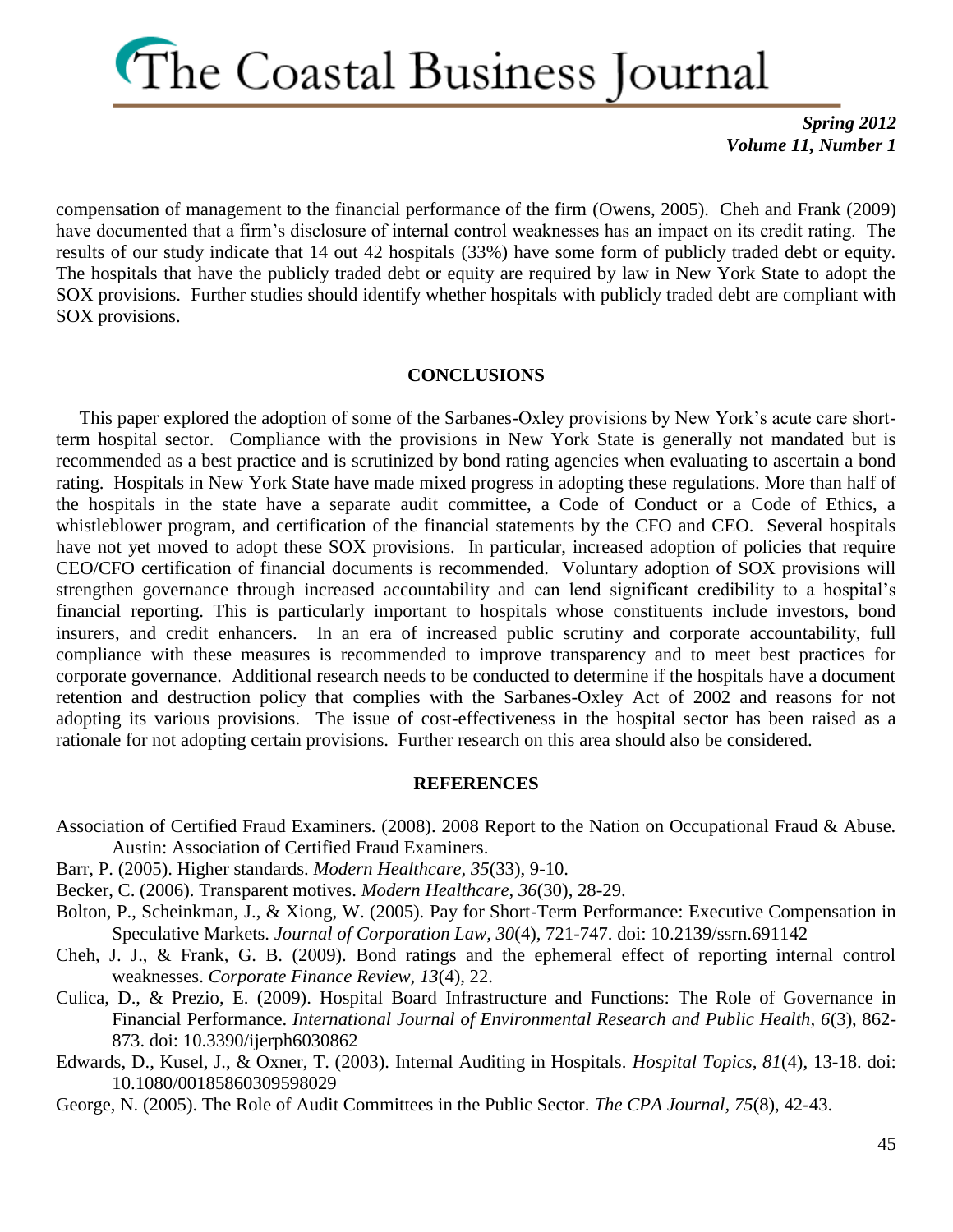*Spring 2012 Volume 11, Number 1*

- Giniat, E., & Saporito, J. (2007). Sarbanes-Oxley: impetus for enterprise risk management. *Healthcare Financial Management, 61*(8), 64-70.
- Gordon, T. P., & Khumawala, S. B. (1999). The demand for not-for-profit financial statements: A model of individual giving. *Journal of Accounting Literature, 18*, 31-56.
- Griffith, J. R. (2009). Finding the Frontier of Hospital Management. *Journal of Healthcare Management, 54*(1), 57-72.
- Grunewald, D. (2008). The Sarbanes-Oxley Act Will Change the Governance of Non Profit Organizations. *Journal of Business Ethics, 80*(3), 399-401. doi: 10.1007/s10551-007-9450-0
- Herman, R. D. (2009). Are Public Service Nonprofit Boards Meeting Their Responsibilities? *Public Administration Review, 69*(3), 387-390. doi: 10.1111/j.1540-6210.2009.01986.x
- Iyer, V. M., & Watkins, A. L. (2008). Adoption of Sarbanes-Oxley Measures by Nonprofit Organizations: An Empirical Study. *Accounting Horizons, 22*(3), 255-277. doi: 10.2308/acch.2008.22.3.255
- Mattie, A., & Ben-Chitrit, R. (2009). The Federal False Claims Act and Qui Tam Actions: What every healthcare manager should know. *Journal of Legal, Ethical and Regulatory Issues, 12*(2), 49-68.
- Murphy, T. (2006). Sarbanes-Oxley spreads beyond public companies. *Indianapolis Business Journal, 26*(49), A11.
- Narain, L. S. (2009). Implications of the Sarbanes-Oxley Act for Nonprofit Organizations. *The Business Review, Cambridge, 13*(2), 16-23.
- O'Neil, P. S., & Cutting, T. C. (2005). Bondholder disclosure and Sarbanes-Oxley; how one medical center aligned best practices. *Healthcare Financial Management, 59*(8), 68(65). Retrieved from ABI/INFORM Global. (Document ID: 878184721).
- Owens, B. (2005). The Plight of the Not-for-Profit. *Journal of Healthcare Management, 50*(4), 237-250.
- Porter, G. L. (2003). Whistleblowers a rare breed. *Strategic Finance, 85*(2), 50-53.
- Royo, M. B., & Nash, D. B. (2008). Sarbanes-Oxley and not-for-profit hospitals: current issues and future prospects. *American Journal of Medical Quality 23*(1), 70-72. doi: 10.1177/1062860607311687
- Shillam, P. L. (2004). Top-Down Consulting to Not-for-Profits. *Consulting to Management, 15*(3), 50-53.
- Styles, A. K., & Koprowski, W. R. (2008). The disclosure of financial information via the Internet by the 100 "Most Wired" healthcare systems. *Journal of Public Budgeting, Accounting & amp*; Financial *Management, 20*(3), 387-404.
- Vermeer, T. E., Raghunandan, K., & Forgione, D. A. (2006). The Composition of Nonprofit Audit Committees. *Accounting Horizons, 20*(1), 75-90. doi: 10.2308/acch.2006.20.1.75
- Waldman, J. D., Smith, H. L., Hood, J. N., & Pappelbaum, S. J. (2006). Healthcare CEOs and Physicians: Reaching Common Ground. *Journal of Healthcare Management, 51*(3), 171-183.
- Wiehl, J. G. (2004). Roles and responsibilities of nonprofit health care board members in the post-Enron era. *Journal of Legal Medicine, 25*(4), 411-439. doi: 10.1080/01947640490887553
- Yallapragada, R. R., Roe, C. W., & Toma, A. G. (2010). Sarbanes-Oxley Act Of 2002 And Non-Profit Organizations. *Journal of Business & Economics Research, 8*(2), 89-93.

#### **ABOUT THE AUTHORS**

Patricia R. Loubeau received her Dr. Ph. from Columbia University. She teaches courses in Strategic Planning, Health Care Marketing, Long Term Care, Health Industry Analysis, and Business Perspectives. Her